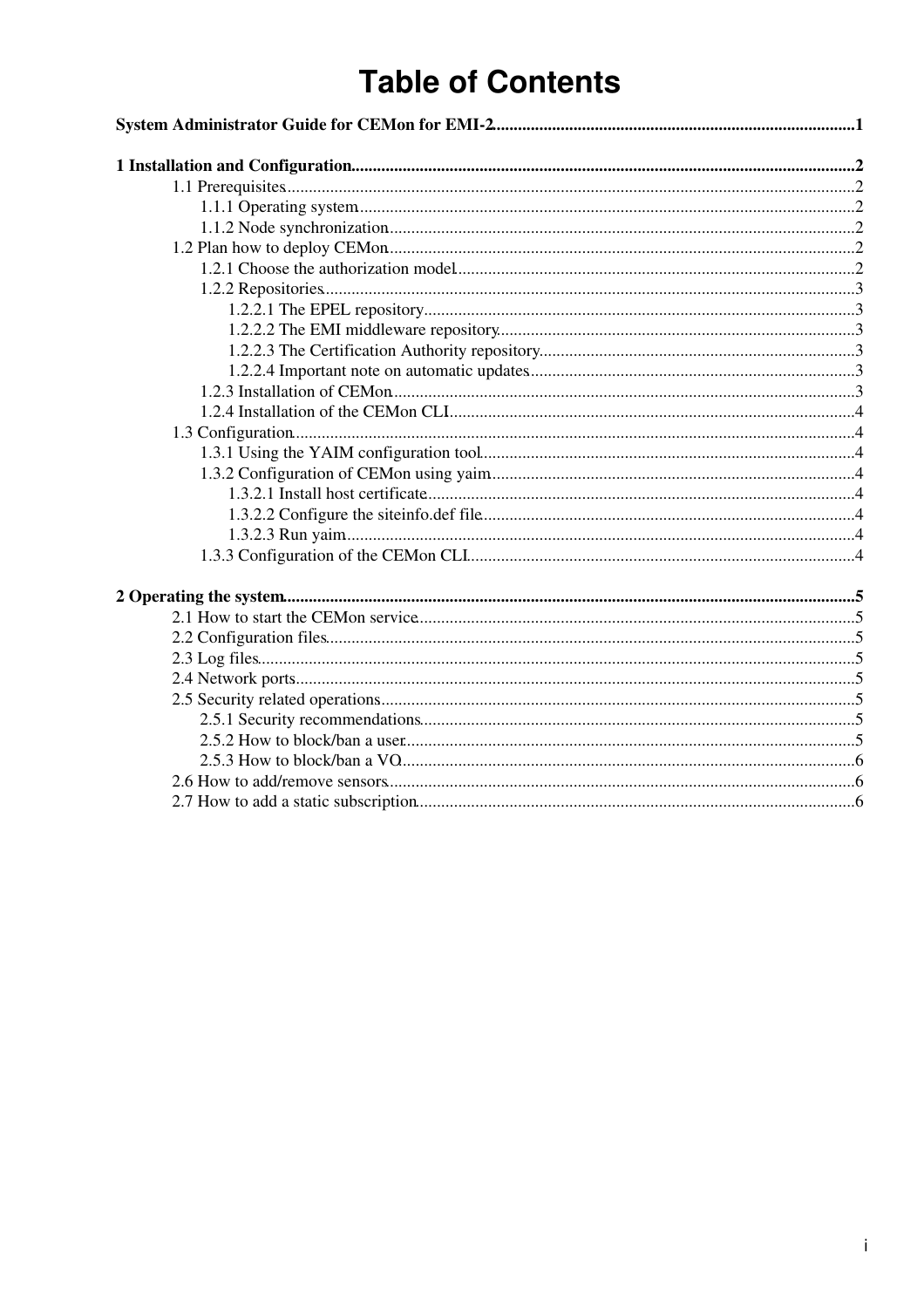# <span id="page-1-0"></span>**System Administrator Guide for CEMon for EMI-2**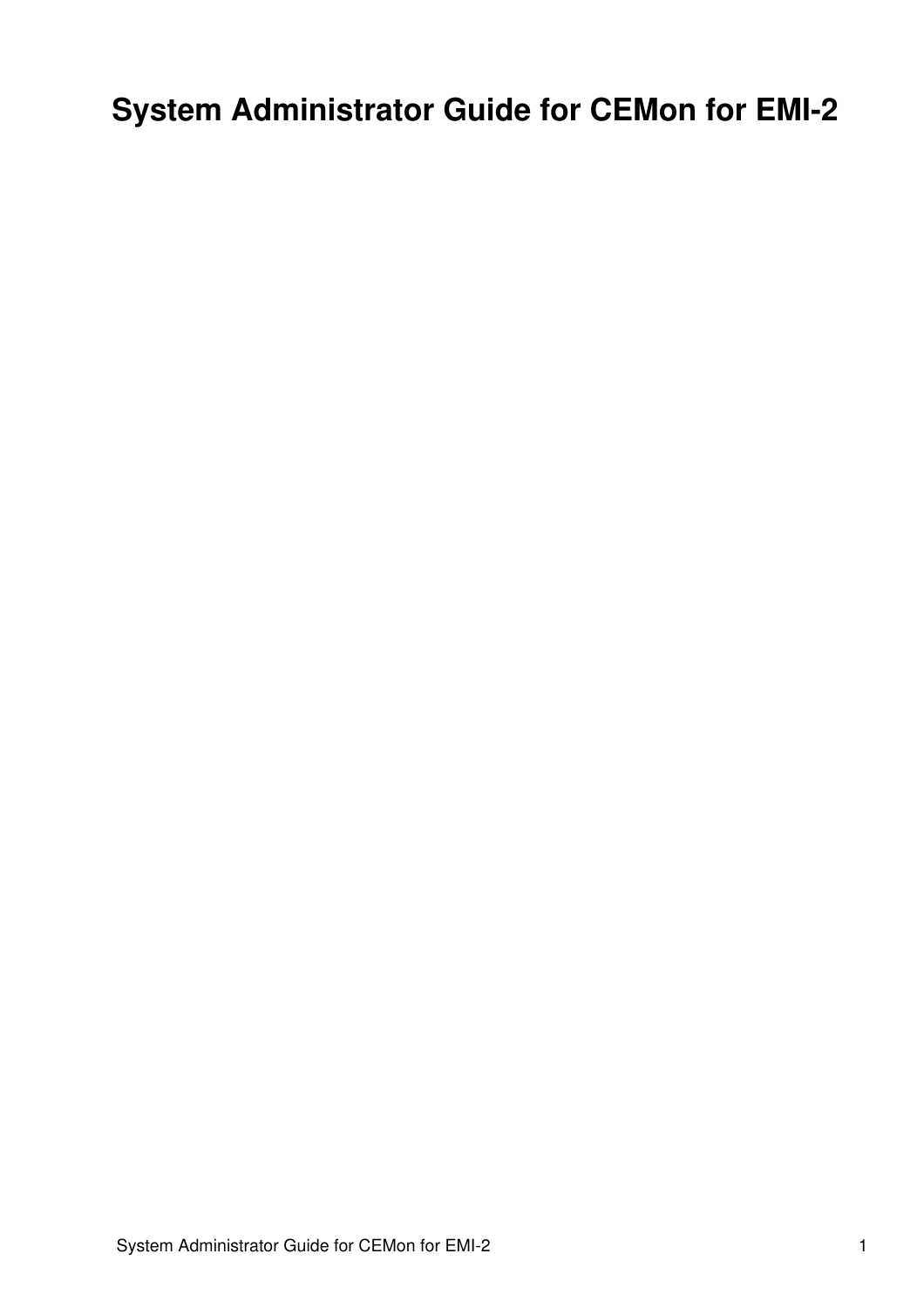# <span id="page-2-0"></span>**1 Installation and Configuration**

# <span id="page-2-1"></span>**1.1 Prerequisites**

### <span id="page-2-2"></span>**1.1.1 Operating system**

The following operating systems are supported:

- SL5 64 bit
- $\bullet$  SL6 64 bit

It is assumed that the operating system is already properly installed.

### <span id="page-2-3"></span>**1.1.2 Node synchronization**

A general requirement for the Grid nodes is that they are synchronized. This requirement may be fulfilled in several ways. One of the most common one is using the NTP protocol with a time server.

# <span id="page-2-4"></span>**1.2 Plan how to deploy CEMon**

### <span id="page-2-5"></span>**1.2.1 Choose the authorization model**

CEMon can be configured to use as authorization system:

• the ARGUS authorization framework

OR

• the grid Java Authorization Framework (gJAF)

In the former case a ARGUS box (usually at site level) where to define policies is needed.

To use ARGUS as authorization system, yaim variable USE\_ARGUS must be set in the following way:

USE\_ARGUS=yes

In this case it is also necessary to set the following yaim variables:

- ARGUS\_PEPD\_ENDPOINTS The endpoint of the ARGUS box (e.g."https://cream-43.pd.infn.it:8154/authz")
- CREAM\_PEPC\_RESOURCEID The id of the CREAM CE in the ARGUS box (e.g. "http://pd.infn.it/cream-18")

If instead gJAF should be used as authorization system, yaim variable USE\_ARGUS must be set in the following way:

USE\_ARGUS=no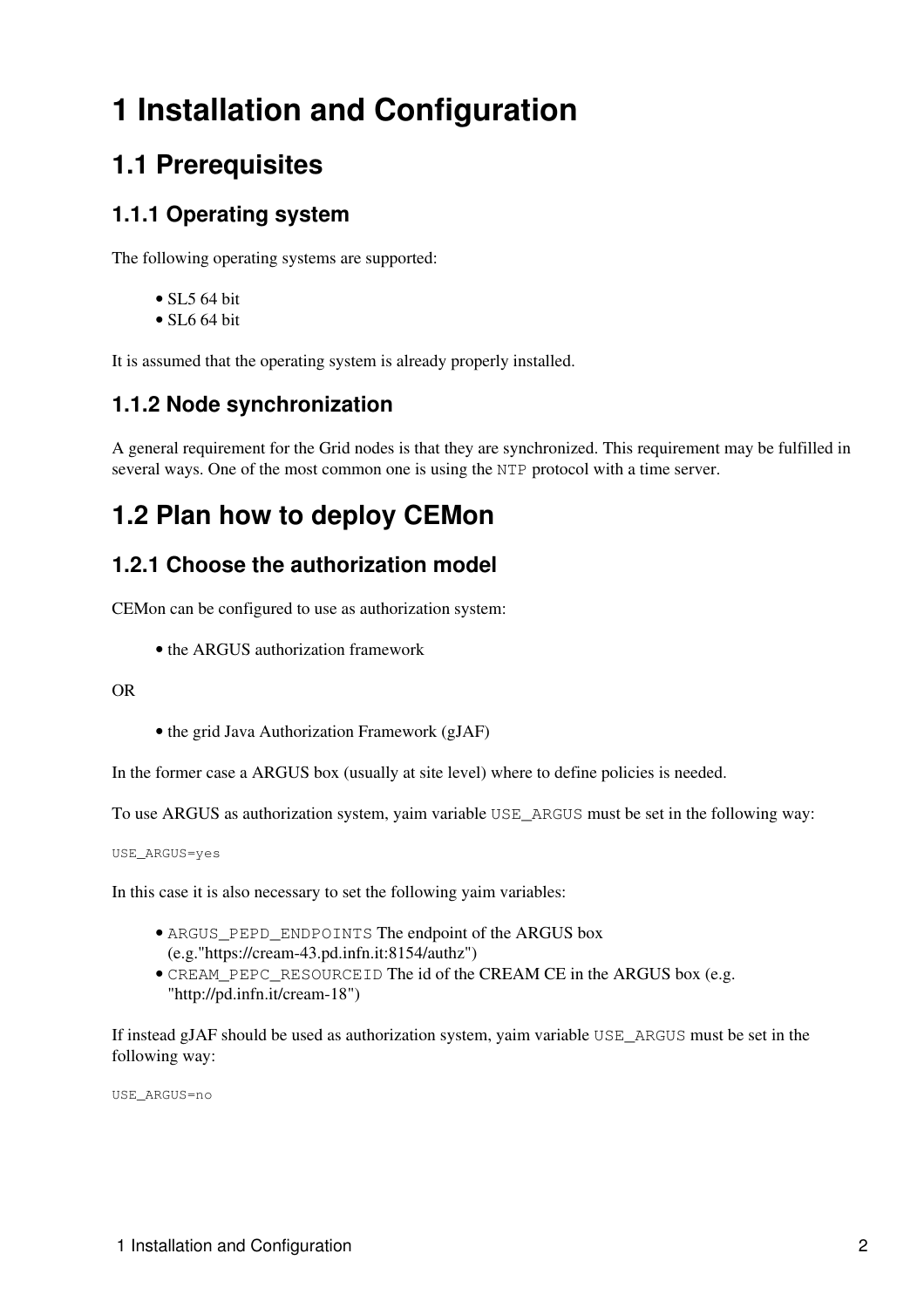#### <span id="page-3-0"></span>**1.2.2 Repositories**

For a successful installation, you will need to configure your package manager to reference a number of repositories (in addition to your OS);

- the EPEL repository
- the EMI middleware repository
- the CA repository

#### and to **REMOVE (!!!)** or **DEACTIVATE (!!!)**

• the DAG repository

#### <span id="page-3-1"></span>**1.2.2.1 The EPEL repository**

On sl5\_x86\_64, you can install the EPEL repository, issuing:

```
rpm -Uvh http://dl.fedoraproject.org/pub/epel/5/i386/epel-release-5-4.noarch.rpm
```
On sl6\_x86\_64 instead issue:

rpm -Uvh http://dl.fedoraproject.org/pub/epel/6/x86\_64/epel-release-6-5.noarch.rpm

#### <span id="page-3-2"></span>**1.2.2.2 The EMI middleware repository**

On sl5\_x86\_64 you can install the EMI-2 yum repository, issuing:

```
wget TBD
yum install ./TBD
```
#### TBC

#### <span id="page-3-3"></span>**1.2.2.3 The Certification Authority repository**

The most up-to-date version of the list of trusted Certification Authorities (CA) is needed on your node. The relevant yum repo can be installed issuing:

wget http://repository.egi.eu/sw/production/cas/1/current/repo-files/egi-trustanchors.repo -O /et

#### <span id="page-3-4"></span>**1.2.2.4 Important note on automatic updates**

An update of an RPM not followed by configuration can cause problems. Therefore **WE STRONGLY RECOMMEND NOT TO USE AUTOMATIC UPDATE PROCEDURE OF ANY KIND**.

Running the script available at [http://forge.cnaf.infn.it/frs/download.php/101/disable\\_yum.sh](http://forge.cnaf.infn.it/frs/download.php/101/disable_yum.sh) (implemented by Giuseppe Platania, INFN Catania) yum autoupdate will be disabled

### <span id="page-3-5"></span>**1.2.3 Installation of CEMon**

In EMI, CEMon is installed as part of the CREAM-CE. So please refer to the installation instructions for the whole CREAM CE available at:

<https://wiki.italiangrid.it/twiki/bin/view/CREAM/SystemAdministratorGuideForEMI2>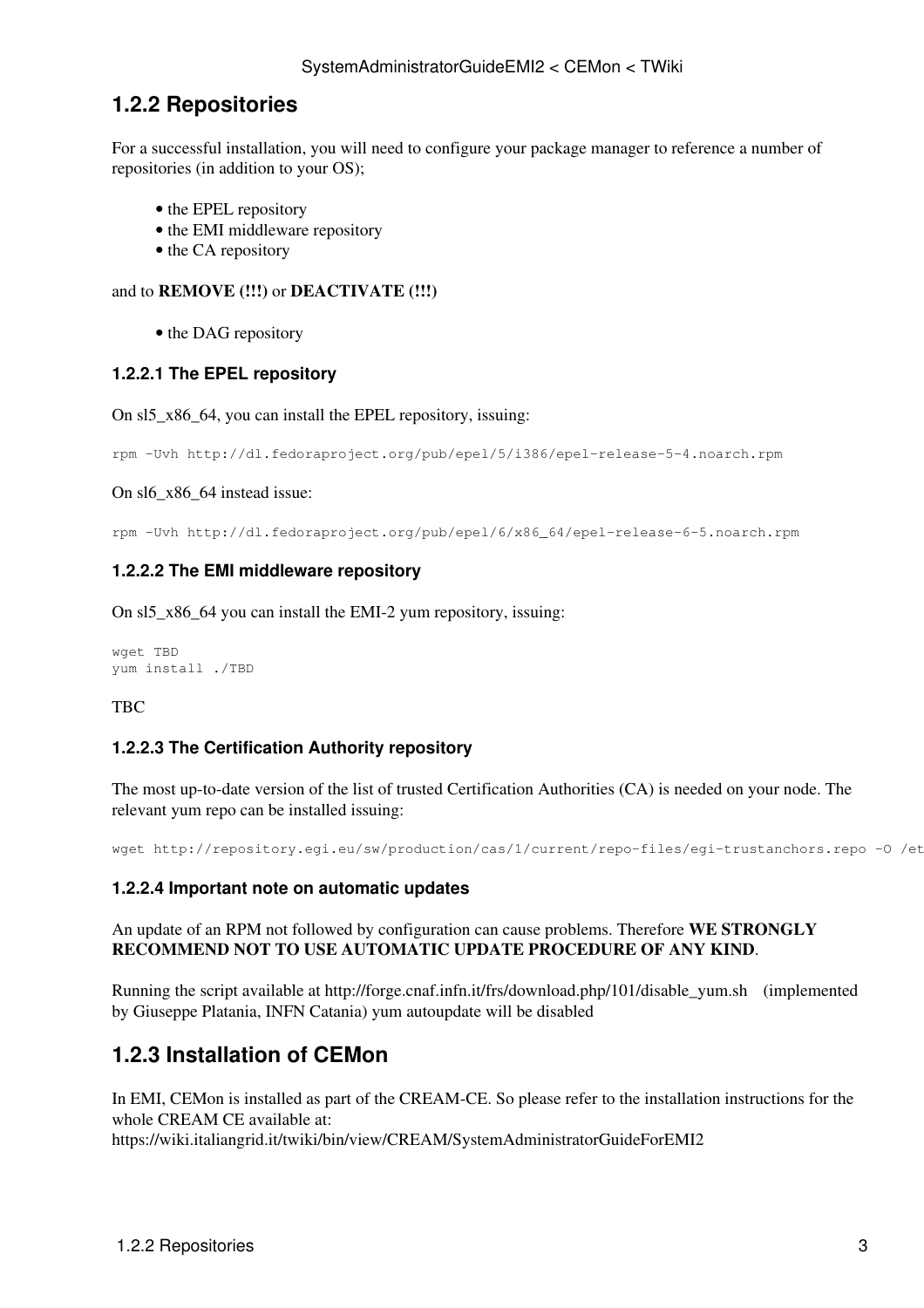### <span id="page-4-0"></span>**1.2.4 Installation of the CEMon CLI**

The CEMon CLI is part of the EMI-UI. To install it please refer to the EMI UI installation documentation.

## <span id="page-4-1"></span>**1.3 Configuration**

### <span id="page-4-2"></span>**1.3.1 Using the YAIM configuration tool**

For a detailed description on how to configure the middleware with YAIM, please check the [YAIM guide](https://twiki.cern.ch/twiki/bin/view/LCG/YaimGuide400) .

The necessary YAIM modules needed to configure a certain node type are automatically installed with the middleware.

### <span id="page-4-3"></span>**1.3.2 Configuration of CEMon using yaim**

In EMI, CEMon is installed and configured as part of the CREAM-CE

#### <span id="page-4-4"></span>**1.3.2.1 Install host certificate**

The CREAM CE node requires the host certificate/key files to be installed. Contact your national Certification Authority (CA) to understand how to obtain a host certificate if you do not have one already.

Once you have obtained a valid certificate:

- hostcert.pem containing the machine public key
- hostkey.pem containing the machine private key

Make sure to place the two files in the target node into the /etc/grid-security directory. Then set the proper mode and ownerships doing:

```
chown root.root /etc/grid-security/hostcert.pem
chown root.root /etc/grid-security/hostkey.pem
chmod 600 /etc/grid-security/hostcert.pem
chmod 400 /etc/grid-security/hostkey.pem
```
#### <span id="page-4-5"></span>**1.3.2.2 Configure the siteinfo.def file**

Set your siteinfo.def file, which is the input file used by yaim. Documentation about yaim variables relevant for CREAM CE is available at [https://twiki.cern.ch/twiki/bin/view/LCG/Site-info\\_configuration\\_variables#cream\\_CE](https://twiki.cern.ch/twiki/bin/view/LCG/Site-info_configuration_variables#cream_CE)

Be sure that USE\_CEMON is set to true.

#### <span id="page-4-6"></span>**1.3.2.3 Run yaim**

After having filled the  $s$ iteinfo.def file, run yaim as explained in the CREAM system administrator guide available at:<https://wiki.italiangrid.it/twiki/bin/view/CREAM/SystemAdministratorGuideForEMI2>

### <span id="page-4-7"></span>**1.3.3 Configuration of the CEMon CLI**

The CEMon CLI is part of the EMI-UI. To configure it please refer to the EMI UI documentation.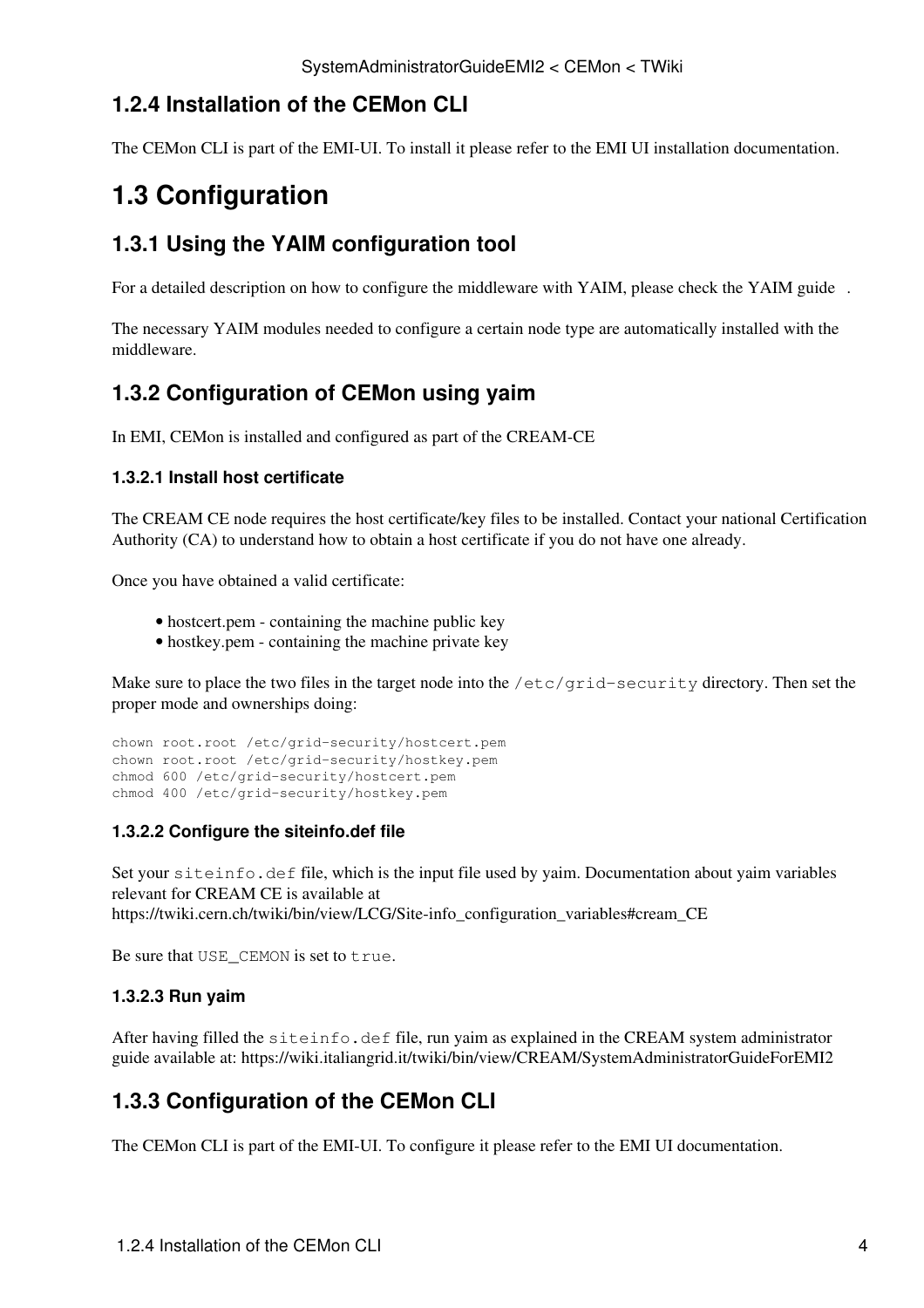# <span id="page-5-0"></span>**2 Operating the system**

## <span id="page-5-1"></span>**2.1 How to start the CEMon service**

A site admin can start the CEMon service just starting the tomcat container.

On sl5\_x86\_64:

service tomcat5 start

On sl6 x86 64:

service tomcat6 start

To stop the CEMon service, it is just necessary to stop the CEMon container.

On sl5\_x86\_64:

service tomcat5 stop

On sl6\_x86\_64:

service tomcat6 stop

# <span id="page-5-2"></span>**2.2 Configuration files**

Information about configuration files in the CEMonis available at [https://wiki.italiangrid.it/twiki/bin/view/CEMon/ServiceReferenceCardEMI2#Configuration\\_files\\_location\\_wit](https://wiki.italiangrid.it/twiki/bin/view/CEMon/ServiceReferenceCardEMI2#Configuration_files_location_wit)

# <span id="page-5-3"></span>**2.3 Log files**

Information about log files in the CREAM CE is available at [https://wiki.italiangrid.it/twiki/bin/view/CEMon/ServiceReferenceCardEMI2#Logfile\\_locations\\_and\\_management](https://wiki.italiangrid.it/twiki/bin/view/CEMon/ServiceReferenceCardEMI2#Logfile_locations_and_management)

# <span id="page-5-4"></span>**2.4 Network ports**

Information about ports used in the CREAM CE is available at [https://wiki.italiangrid.it/twiki/bin/view/CEMon/ServiceReferenceCardEMI2#Open\\_ports](https://wiki.italiangrid.it/twiki/bin/view/CEMon/ServiceReferenceCardEMI2#Open_ports)

# <span id="page-5-5"></span>**2.5 Security related operations**

### <span id="page-5-6"></span>**2.5.1 Security recommendations**

Security recommendations relevant for CEMon is available at [https://wiki.italiangrid.it/twiki/bin/view/CEMon/ServiceReferenceCardEMI2#Security\\_recommendations](https://wiki.italiangrid.it/twiki/bin/view/CEMon/ServiceReferenceCardEMI2#Security_recommendations)

### <span id="page-5-7"></span>**2.5.2 How to block/ban a user**

Information about how to ban users is available at [https://wiki.italiangrid.it/twiki/bin/view/CEMon/ServiceReferenceCardEMI2#How\\_to\\_block\\_ban\\_a\\_user](https://wiki.italiangrid.it/twiki/bin/view/CEMon/ServiceReferenceCardEMI2#How_to_block_ban_a_user)